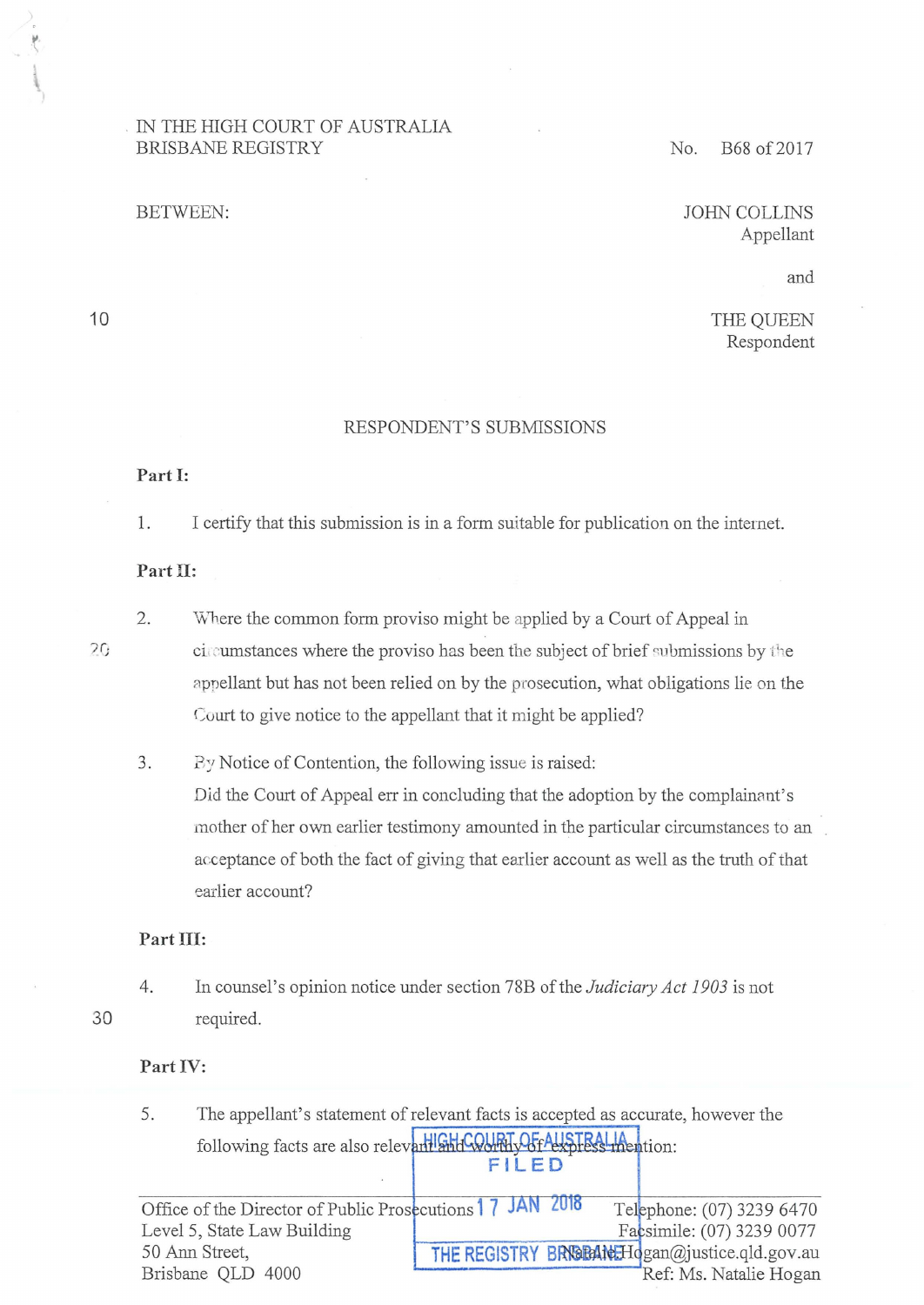- a. The complainant asserted that the appellant used a set of electric clippers to shave her pubic hair.<sup>1</sup> Police located a set of electric clippers on the appellant's yacht some 17 days later. The complainant's DNA was located on the inner and outer surfaces of the top and bottom cutting blades.<sup>2</sup>
- b. The complainant slept after the relevant conduct occurred. After waking she was contacted by her friend Ms. Johnson and complained to Ms. Johnson that she had been raped.<sup>3</sup>
- c. It was this complaint that caused Ms. Johnson to get the complainant from the yacht. When the complainant arrived home she phoned and complained to her mother (Ms. M), the terms of which are the subject of conflicting evidence.<sup>4</sup>
- d. On a date not precisely identified but before 23 January 2000 the complainant told a journalist that she had been raped.<sup>5</sup>
- 6. The appellant's chronology is accepted as accurate, although the date of the sexual contact in the first entry can be specified with greater precision and other events are also relevant for the purpose of the issue raised by the notice of contention:

| Date               | Description               | Reference                       |
|--------------------|---------------------------|---------------------------------|
| 11 January 2000 or | Sexual contact occurred   | Formal Admissions - trial       |
| 12 January 2000    | between the appellant and | transcript 2-52 line 12 and     |
|                    | the complainant           | Exhibit 21.                     |
| 12 January 2000    | Preliminary complaint     | Trial transcript 1-27 lines 27- |
|                    | conversation with Ms.     | 37; 2-11 lines 4-27.            |
|                    | Johnson.                  |                                 |
| 12 January 2000    | Preliminary complaint     | Trial transcript 1-29 line 34 - |
|                    | conversation with Ms. M.  | 1-30 line 8; 2-25 lines 21-36.  |
| Date unknown       | Preliminary complaint     | Trial transcript 2-32 lines 15- |
| between 12 January | conversation with Mr      | 19 and 2-33 line 5.             |
| 2000 and 23        | Haberfield.               |                                 |
| January 2000       |                           |                                 |
| 28 January 2000    | Complainant provided      | Trial transcript 1-31 line 21.  |
|                    | statement to police.      |                                 |

<sup>1</sup>*R v Collins* [20 17] QCA 113 at (13]. 2 *R v Collins* at [21]. 3 *R v Collins* at [15] and [16]. 4 *R v Collins* at [17]-[20]. 5 *RvCollinsat[21].* 

- 
- 
-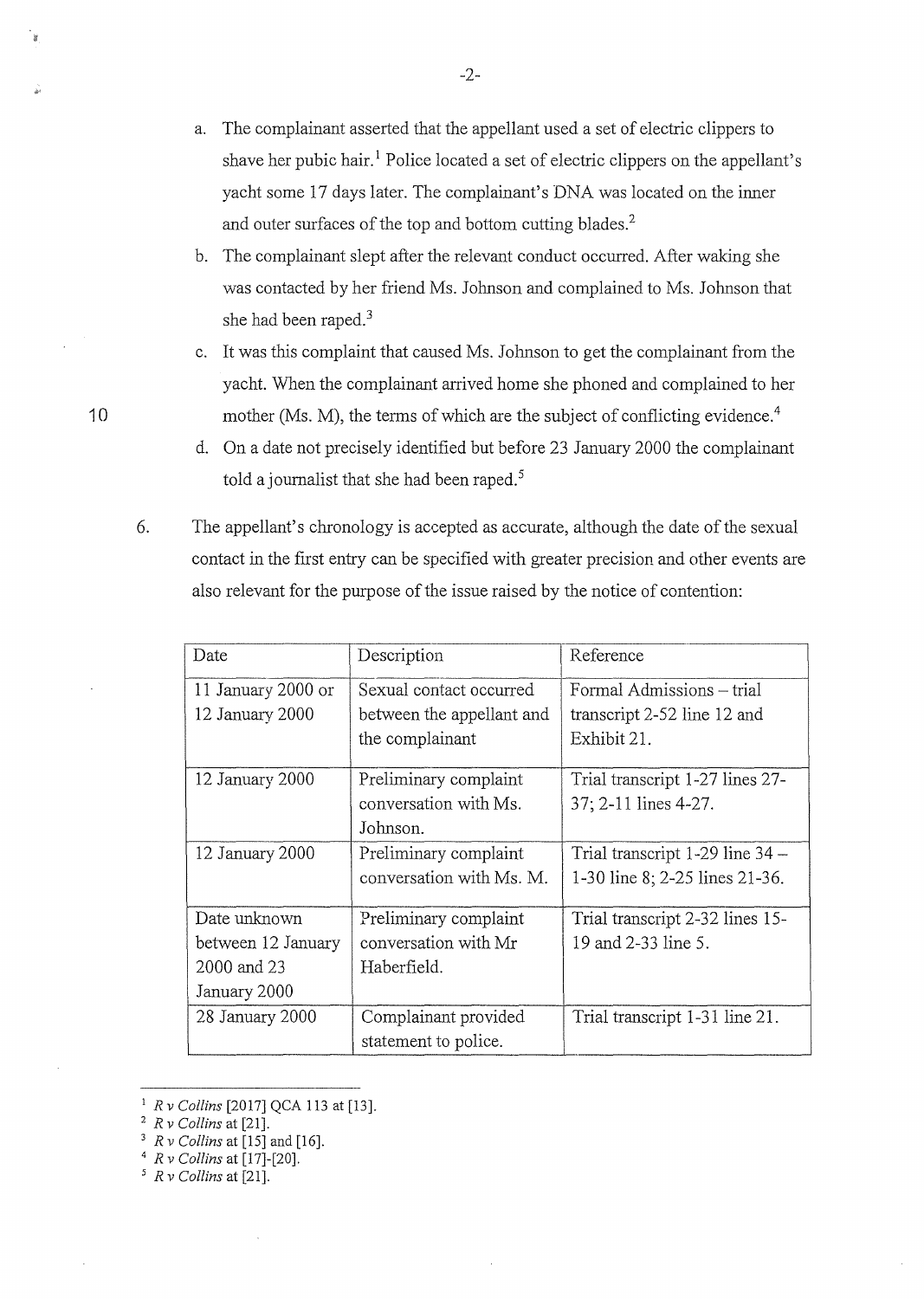| 28 January 2000   | Police searched                              | Trial transcript 2-36 line 17, 2- |
|-------------------|----------------------------------------------|-----------------------------------|
|                   | appellant's yacht                            | 39 line 35 and Exhibit 21.        |
| 21 September 2007 | Ms. M testified at the<br>committal hearing. | Trial Transcript 2-29 line 28.    |

#### **Part** V:

7. The appellant's statement of applicable statutes in Annexure A is accepted, except to add the statutory provisions which are raised by the notice of contention and to be found in Annexure A to the Respodnent's submissions.

#### **Part VI:**

10

- 8. The Court of Appeal (Bums J, Morrison and Gotterson JJA agreeing) found that there had been a material misdirection concerning the use that the jury could make ofMs. M's admission as to having given a different account of the complaint received from her daughter on 12 January 2000.<sup>6</sup>
	- 9. The underlying basis for the misdirection as asserted by the appellant differed from the underlying basis for the misdirection as found by the Court of Appeal.<sup>7</sup> However it is accepted that both go to the same complaint; that the misdirection deprived the appellant of the benefit of a direction that Ms. M's account at the committal hearing could be used to assess in what terms the complainant complained to her mother. For that reason it is not suggested by the respondent that the concession in the Court of Appeal as to the non-application of the proviso to a different argument is of any relevance. This was recognized by Burns J at [71].
- 20 10. The concession by the prosecution in the Court of Appeal did not bind that court. As the appellant concedes, $8$  the Court of Appeal may apply the proviso of its own motion. In *Lindsay* the prosecution did not, in terms, invoke the application of the

-3-

<sup>&</sup>lt;sup>6</sup>  $R v$  Collins at [59], [61] and [69].<br><sup>7</sup> A Notice of Contention has been filed in effect contending that there was in fact no misdirection. For the purposes of this part of the respondent's outline, it is assumed that the Court of Appeal was correct. This should not be taken as an abandonment of the Notice of Contention. 8 Appellant's outline at paragraph 21.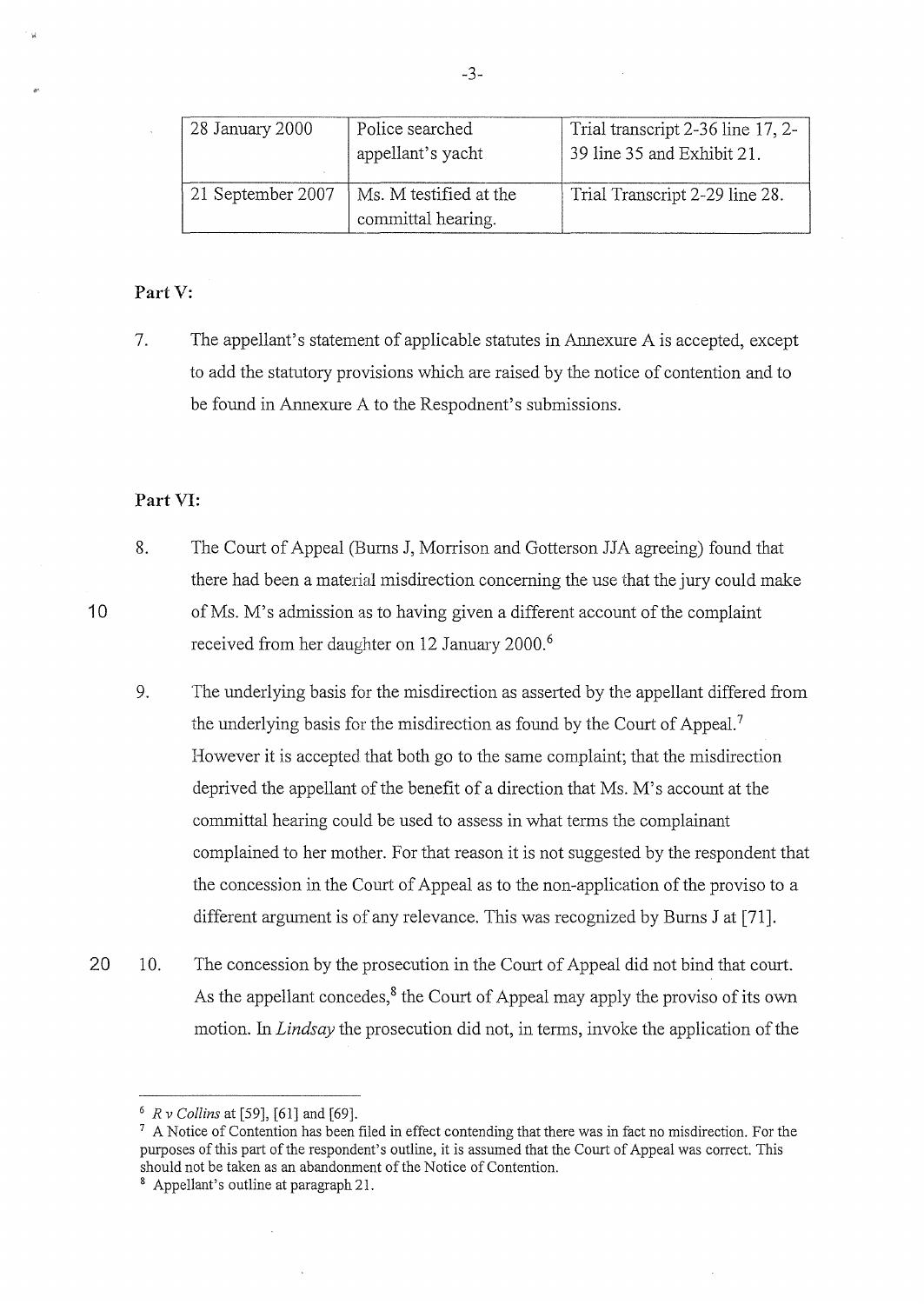proviso prior to oral submissions.9 The appeal to this Court was dismissed primarily because the Court of Appeal had given the appellant sufficient notice that its application was a live issue. 10 It is not a point of distinction that in *Lindsay* the prosecution did not invoke the proviso whereas here the prosecution disavowed reliance on it. One is non-reliance by omission whilst the other is non-reliance by express statement. Both amount to non-reliance.

- 11. The qualification in the plurality's judgment was that the appellant's counsel had been "*put squarely on notice that consideration of the proviso was a live issue*"<sup>11</sup>.
- 12. Similarly, although imposing a seemingly stricter requirement, Nettle J. considered that there was nothing in principle to prevent the application of the proviso "... *where a court of criminal appeal makes it clear to an appellant that the court contemplates the proviso might be applicable, identifies with sufficient clarity the basis on which the court envisages the proviso could possibly so apply, and gives to the appellant an appropriate opportunity to advance submissions and other material in opposition to the identified basis of application of the proviso* ..."<sup>12</sup>
	- 13. Although not expressly stated in *Lindsay,* it is sufficiently clear that the appellant had not addressed the application of the proviso prior to the Court raising it in oral argument. It is submitted that the statements in *Lindsay* to the effect that sufficient notice must be given to the appellant before the proviso is invoked<sup>13</sup> must be seen in that light. That is, in the context where the appellant had not first raised the issue himself.
	- 14. In *Lindsay* it was further complained of that the appellant had not been given the opportunity to make submissions on the issue which was determinative of the appeal. 14 Whilst it is conceded that the court here did not expressly invite submissions as to the application of the proviso on the basis on which it was applied, it is submitted that the appellant was on notice of its applicability and

10

20

-4-

<sup>9</sup>*Lindsay v The Queen* (2015) 255 CLR 272, [44], [46]. 10 *Lindsay v The Queen* at [45], [46], [68]-[69].

<sup>11</sup>*Lindsay v The Queen* per French CJ, Kiefel, Bell and Keane JJ at [45].

<sup>&</sup>lt;sup>12</sup> *Lindsay v The Queen* per Nettle J at [64].<br><sup>13</sup> See footnote 10.

<sup>14</sup> *Lindsay v The Queen* at [44]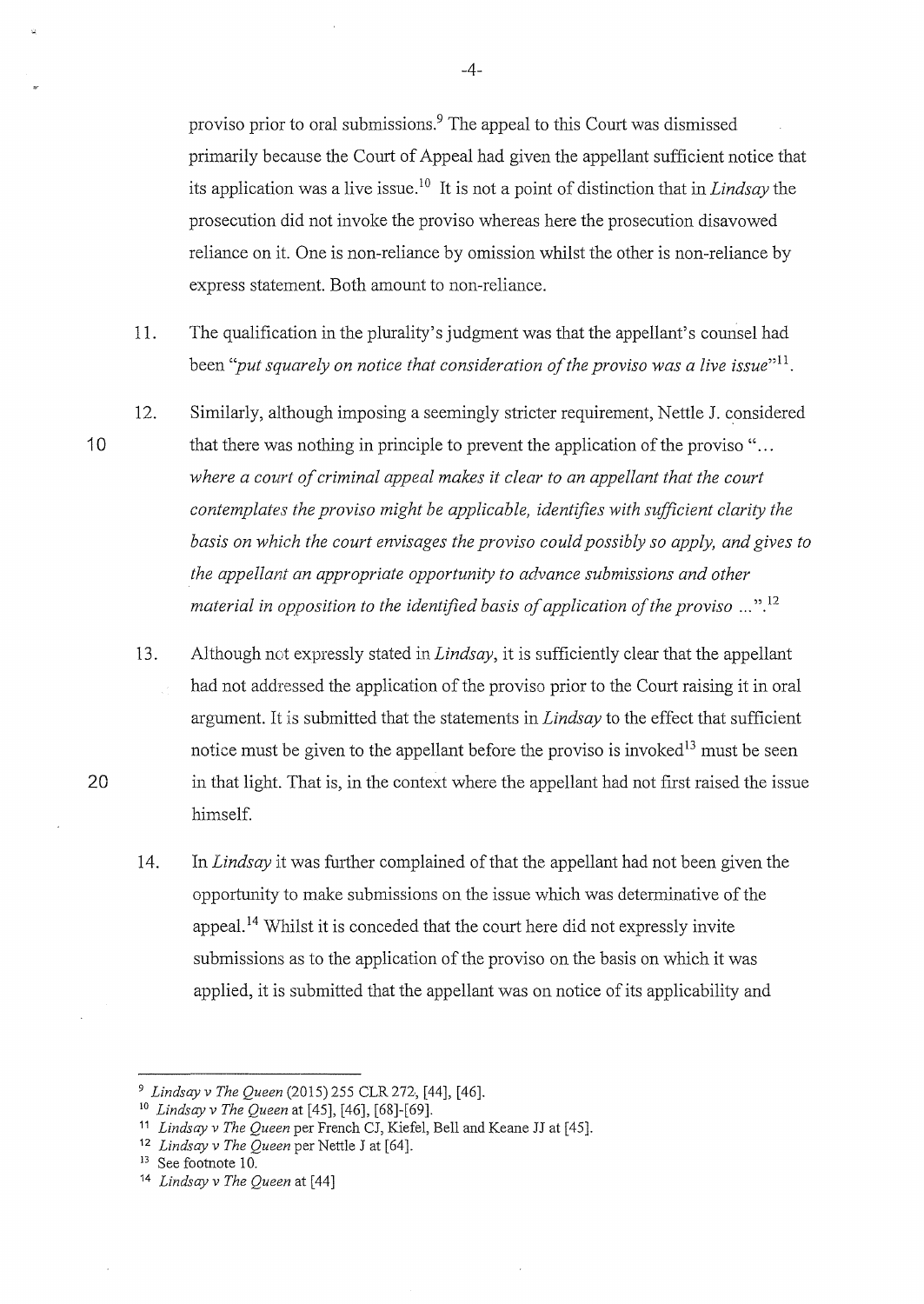chose not to advance his submissions past the limited basis outlined in the written submissions.

15. Given the variety of circumstances by which the application of the proviso can fall for consideration, there can be no hard and fast rule about the categories of error or miscarriage of justice to which it can apply,<sup>15</sup> although it will not readily be engaged where it has been established that the verdict(s) are unreasonable.<sup>16</sup> Of relevance in the present matter, the proviso is capable of application where there has been a misdirection on law.<sup>17</sup> Where relevant error is established.<sup>18</sup> the appellate court may only dismiss the appeal if satisfied that the error has not been productive of a substantial miscarriage of justice. 19 That is, consideration of the proviso is engaged by the conduct of the appeal itself. Hence, even though the common form proviso is expressed in permissive terms, where the court reaches the conclusion that notwithstanding the proof of relevant error, the appeal must be dismissed if there has in fact been no substantial miscarriage of justice.<sup>20</sup> It is also  $\hat{g}_{\mathcal{M}_i}$ consistent with the rationale for the introduction of the proviso, namely to do away with the old Exchequer rule.<sup>21</sup>

16. ft follows that any onus on the prosecution to establish the applicability of the common form proviso is an evidential onus only.2<sup>2</sup>

17. The appellant must be taken to have been in effect notified of the potential application of the proviso by the terms of the legislation. That he was in fact on notice is evidenced by the fact it was he who first raised the application of the proviso in written submissions to the Court of Appeal,<sup>23</sup> albeit only briefly, which submission included reference to authority wherein it was held that failure of the trial judge to direct to the jury on a matter of importance made that appeal an

10

<sup>15</sup>*Wilde v The Queen* (1988) 164 CLR 365, 373; *Weiss v The Queen* (2005) 224 CLR 300, [44]-[45]; *Baiada Poultry Pty Ltd v The Queen* (2012) 246 CLR 92, [23].<br><sup>16</sup> *Filippou v The Queen* (2015) 256 CLR 47, [15].

<sup>&</sup>lt;sup>17</sup> Wilde v The Queen, ibid; Filippou v The Queen, ibid.<br><sup>18</sup> The term "error" is here used to encompass any basis established under section 668E(1) of the Criminal *Code* for allowing the appeal. 19 *Filippou v The Queen, ibid; Lindsay v The Queen* at [64] and [86].

<sup>20</sup>*Baiada Poultry Pty Ltd v The Queen* at [25]; *Lindsay v The Queen,* at [43] and [65]; *Filippou v The Queen*  at [15].

<sup>21</sup>*Lindsay v The Queen* at [47] citing *Weiss v The Queen* at [18].

<sup>22</sup>*Lindsay v The Queen* per Nettle J at [64]; *Filippou v The Queen* per Gageler J at [78]. 23 *R v Collins* at [71].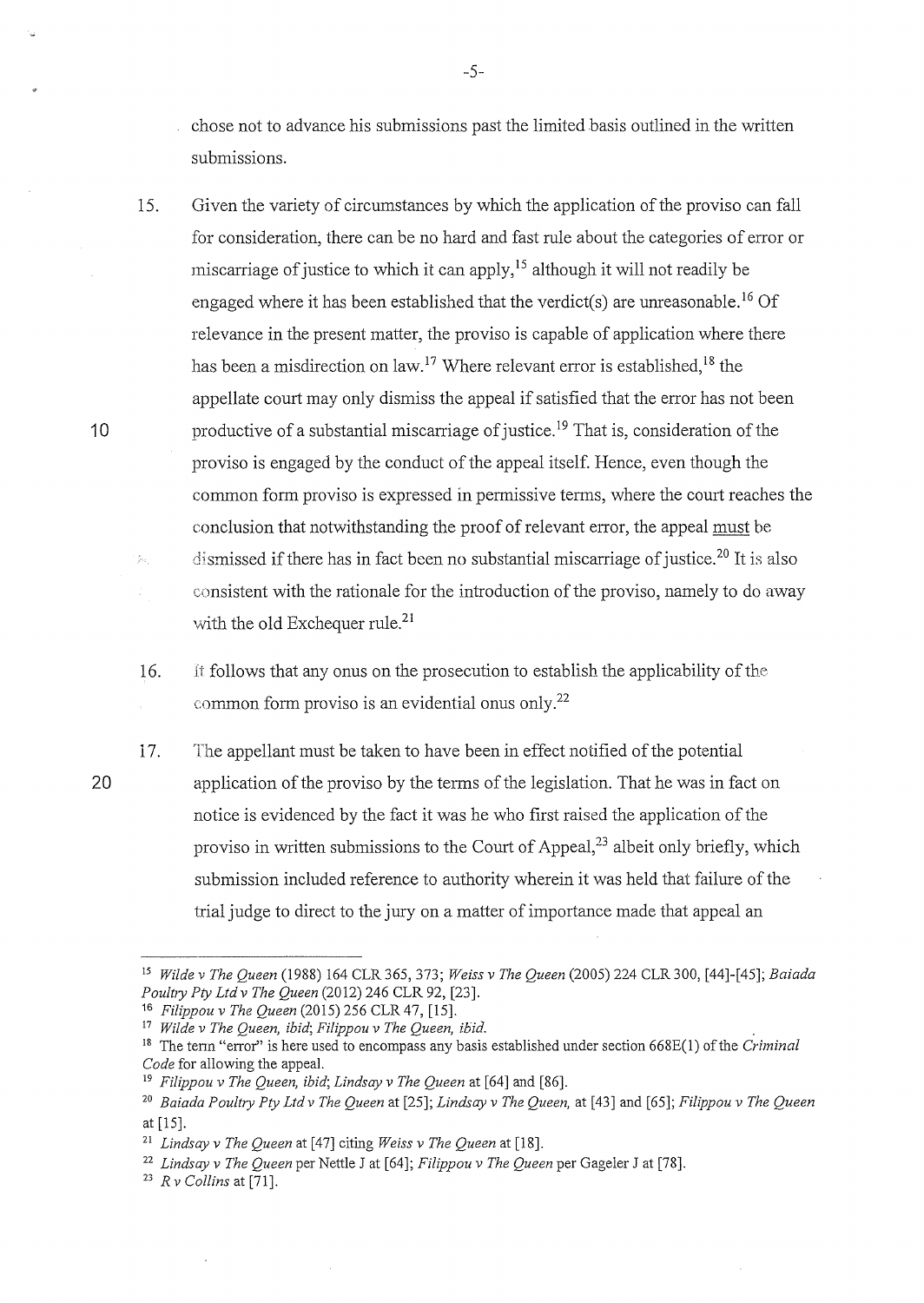inappropriate vehicle for the application of the proviso.<sup>24</sup> Senior Counsel experienced in the criminal jurisdiction chose not to pursue the topic in oral submissions, but that election does not deny the fact that he was aware of its possible engagement. This is not a case where there has been a breach of the *audi alteram partem* rule thereby evidencing a miscarriage of justice.

- 18. The appellant submits that had he been called upon by the Court of Appeal on the topic "there was much to be said",<sup>25</sup> but the appellant had his opportunity to be heard on the matter and elected not to go past the limited written submissions of which the Court had obviously taken notice.
- 10 19. Doe\$ this decision by experienced counsel lead in itself to a miscarriage of justice? That question should be answered in the negative by having regard to that line of authority dealing with whether decisions made by Counsel at trial to lead evidence or not have caused a miscarriage of justice, notably *TKW* J *v The Queen* (2002) 212 CLR 124. From that decision, the following propositions can be identified:
	- a. Apparently rational decisions that may have worked a disadvantage and which are later regretted do not necessarily create an unfairness amounting to a miscarriage of justice.<sup>26</sup>
	- b. A relevant question to ask is whether counsel's decision has or could have led to a forensic advantage.<sup>27</sup> That question requires the application of an objective test.<sup>28</sup>
	- c. An accused will not ordinarily be deprived of a chance of an acquittal if the decision is informed and deliberate. There will not have been a miscarriage of justice if the decision could have resulted in a forensic advantage unless the advantage is slight in comparison with the disadvantage.<sup>29</sup>
	- 20. Counsel was alive to the possible application of the proviso. Having raised it in the outline, he was met by an outline from the respondent prosecution which did not

20

-6-

<sup>&</sup>lt;sup>24</sup> *R v Baker* [2014] QCA 5 at [89].<br><sup>25</sup> Appellant's submissions at paragraph 26.<br><sup>26</sup> *TKWJ v The Queen* per Gleeson CJ at [16].

<sup>27</sup>*TKWJv The Queen* per Gaudron J at [25]-[28], Hayne J at [107]-[108], Gummow J agreeing with both at [101].

<sup>28</sup>*TKWJ v The Queen* per Gaudron J at [27], Hayne J at [107]-[108], Gummow J agreeing with both at [101].

<sup>29</sup> *TKWJv The Queen* per Gaudron J at [33], Gummow J agreeing at [101].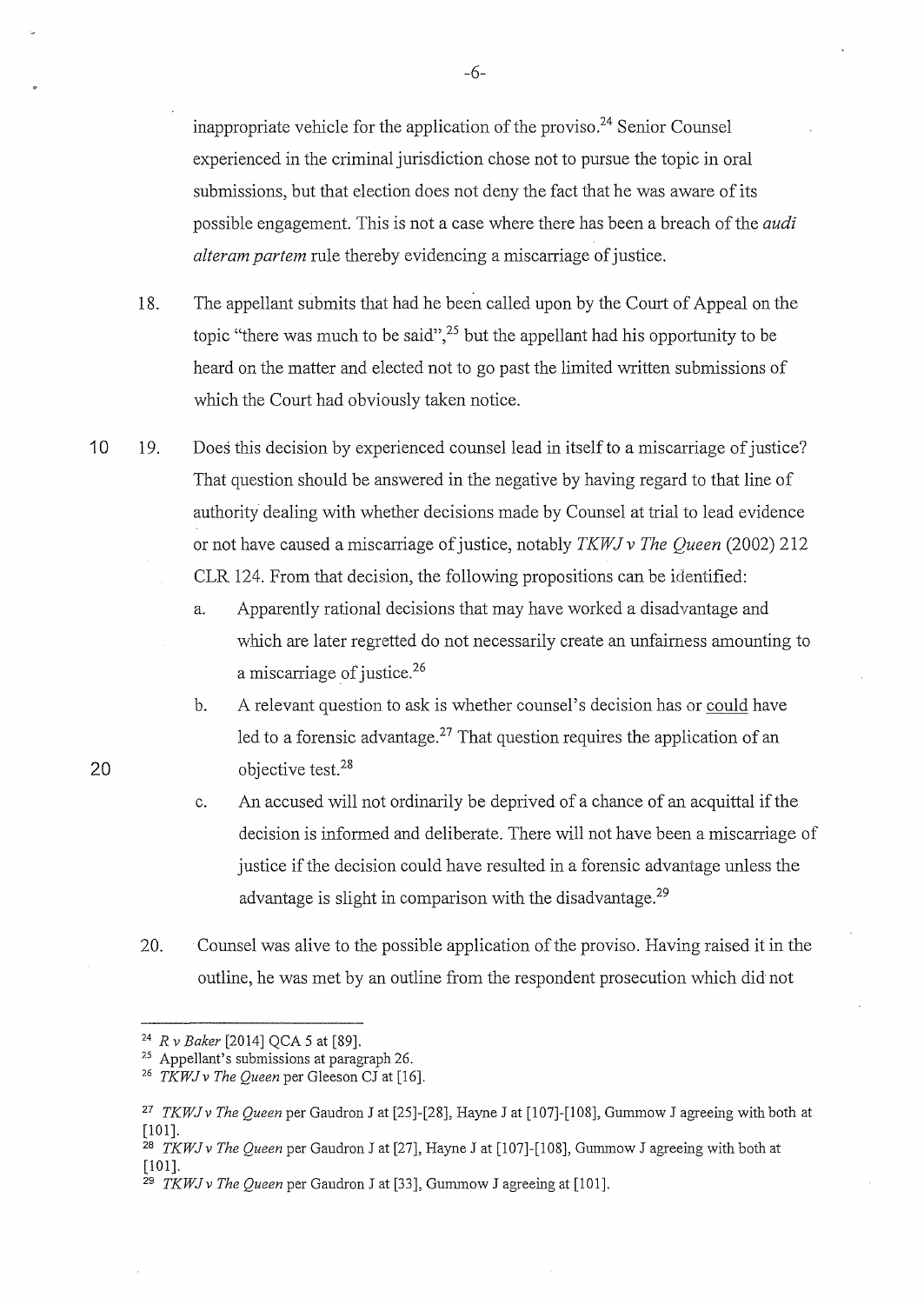seek to counter his argument. As counsel experienced in the criminal jurisdiction, he chose not to pursue the issue further at any stage of oral submissions. That was a valid tactical decision; to continue with submissions risked raising matters adverse to his written submissions and giving some credence to an issue he was content to leave alone given the respondent's attitude. The fact that the proviso was applied in the end result is not conclusive of the point.

21. The appellant now submits that the application of the proviso was an *"impossibility"* in this case, for reasons concerned with the central importance of the issue affected by the misdirection, the state of the evidence and the natural limitations involved in considering the transcript as opposed to seeing and hearing the witnesses. The basis on which the appellant submitted below that the proviso could not be properly applied is noted in paragraph 16 above and related only to the central importance of the issue affected by the misdirection. He was heard on that topic to the extent he then wished to be. The last two grounds are different to the sole basis pursued (albeit briefly) below and should not be entertained unless exceptional circumstances exist.<sup>30</sup> They do not exist. Considerations of finality of litigation loom large, as was recognised in *Crampton.* 

22. It was open to properly apply the proviso, regardless of the complaints now made. Whilst none of the supportive evidence went directly to the issue of consent, it was supportive of the complaint's account generally. The complainant maintained a consistent account under detailed and testing cross examination. Her preliminary complaint on the first occasion, that is to Ms. Johnson, was a positive complaint of rape with no suggestion of equivocation, as was the complaint to Mr Haberfield.

23. The relevance of it not being put to the complainant that she had tentatively complained to her mother (i.e. that she thought she had been raped) was that in the end result her account of the preliminary complaint was unchallenged, even by the suggestion of a tentative complaint to her mother. That went to the state of the evidence and the state of the defence case rather than any notions concerned with *Brow ne v Dunn* or notions of fairness towards the prosecution. The fact that it had not been put to the complainant meant that the jury might more readily consider

-7-

20

<sup>3</sup> ° *Crampton v The Queen* (2000) 206 CLR 161, [10], [14]-[19] and [122].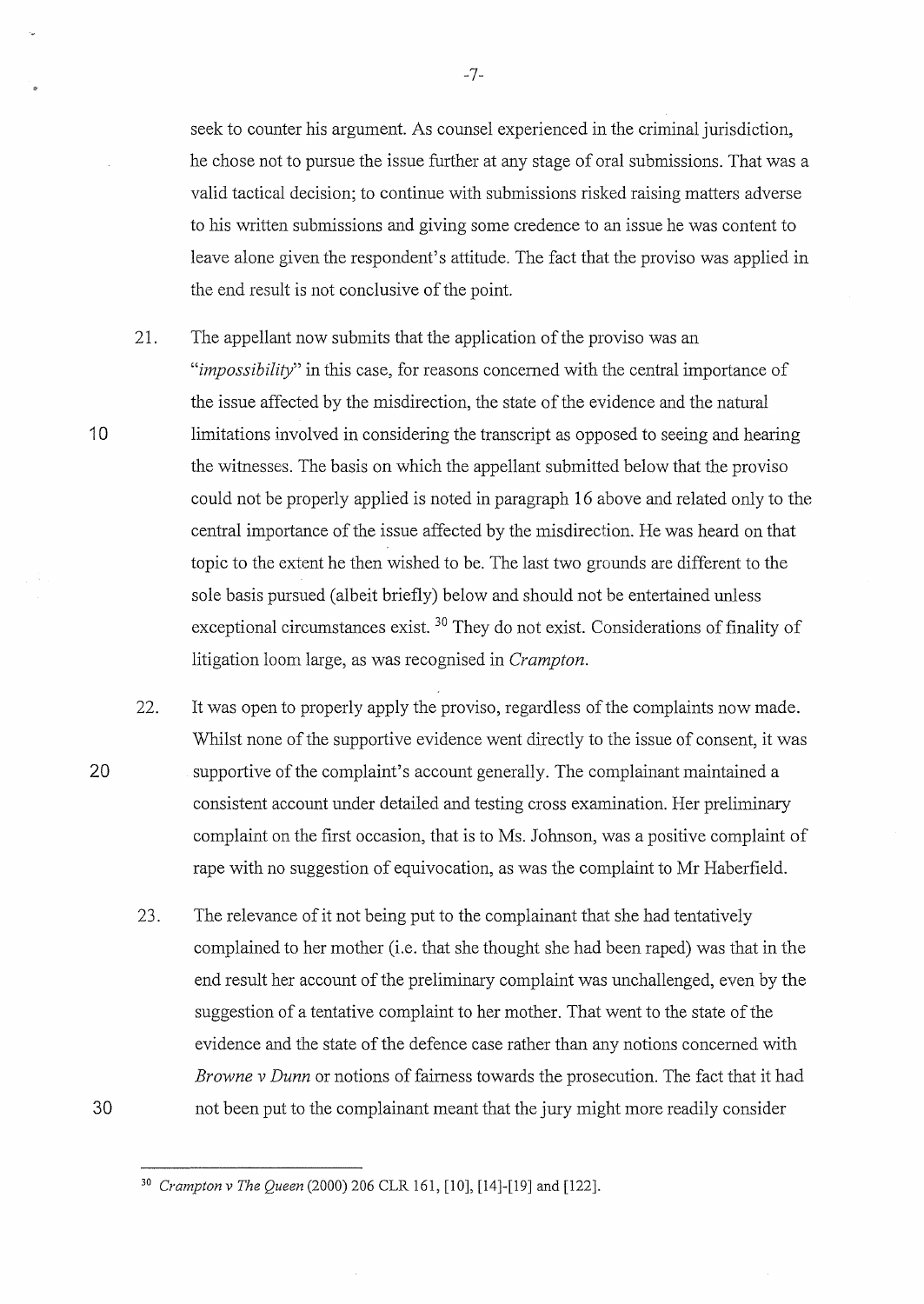that Ms. M's account at the committal some 7 years after the conversation was an aberration and inaccurate.

- 24. Put another way, the failure to put the suggestion left the jury, and in turn the appellate court assessing the evidence for the purposes of the proviso, to assess the credit of the complainant against the following background:
	- a. Her account remained consistent in its essential features;
	- b. Her credibility was supported generally by other evidence;
	- c. Her credibility was supported by two preliminary complaint witnesses, one of whom was the first person to whom a complaint had been made and the first person the complainant had spoken to after the relevant events other than the appellant.
	- d. On the other hand there were conflicting accounts of the preliminary complaint placed in testimony by her mother.

On that basis it was open, and remains open, to consider that MS. M was mistaken when she testified of receiving a complaint in tentative terms, especially when the time lines involved and the explanation given by the mother for the different versions is considered, together with the failure to suggest to the complainant that Ms. M's account at committal was correct.

25. Burns J properly observed the need to make *"due allowance for the natural limitations that exist in the case of such a review"* concerning the application of the proviso.31 The appellant criticizes this *''passing reference"<sup>32</sup>*for not explaining what natural limitations were being referred to. With respect, the criticism is without merit. In referring to the *"natural limitations", Darkan v The Queen* (2006) 227 CLR 373 at 399 was referenced by way of a footnote. That passage in turn references *Weiss v The Queen* by way of footnote, which in turn references the very same passage from *Fox v Percy* that the appellant himself refers to in his submissions,33 and which in turn cites the passage from *Dearman v Dearman* that the appellant reproduces at paragraph 29 of his submissions. The concept of the

10

<sup>&</sup>lt;sup>31</sup> *R v Collins* at [72].<br><sup>32</sup> Appellant's submissions at paragraph 30.<br><sup>33</sup> See paragraph 29, footnote 24 and paragraph 30, footnote 26 of the appellant's submissions.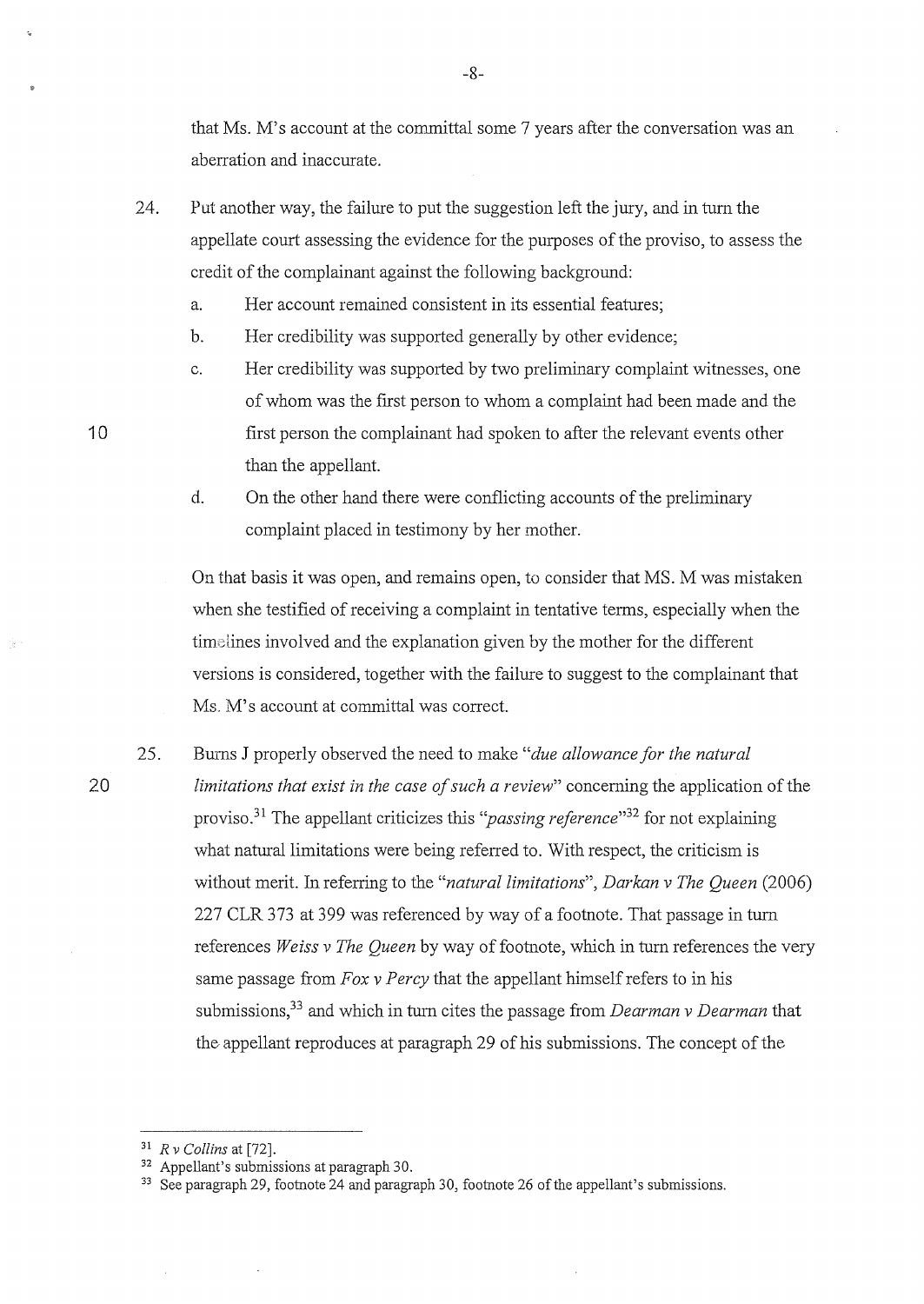natural limitations of a review on the papers is well understood, and in this case was specifically referenced and identified.

- 26. Whilst those natural limitations undoubtedly exist, they do not mean that the proviso can never be applied where the central issue requires assessment of credit. The appellant's submissions, taken to their conclusion in the emphatic terms in which they are expressed, result in that conclusion. What is required to be done is what Burns J did, as outlined at [73]. It was open to reach the conclusion he did.
- 27. If the Court of Appeal did err, this Court may apply the proviso even though it was not sought by the prosecution below.<sup>34</sup> Even though that form of disposition has not been sought by the appellant, it is submitted it would be an appropriate course to follow rather than remitting to the Court of Appeal if a lack of procedural fairness is held to have occurred. It would appear that the appellant is squarely on notice now if he wasn't earlier and the material is in relatively short compass for independent assessment and consideration by this Court.

#### **. Part VII:**

- 28. The respondent contends that Burns J (Gotterson and Morrison JJA agreeing) erred at [61] in concluding that there was evidence before the jury of two competing accounts from Ms. M (the complainant's mother) as to what her daughter had told her, and which the jury could use to assess the preliminary complaint evidence. This error was informed by an analysis of the effect of the Ms. M's crossexamination at [59], to which attention will turn later in these submissions.
- 29. His Honour then concluded at [65] that there had been a misdirection when the jury was told, in effect,  $35$  that any inconsistency in Ms. M's account of that conversation could only be used to assess Ms. M's credit rather than also being used to determine what was said to her by way of preliminary complaint. As this evidence was preliminary complaint evidence, such an assessment could potentially damage the complainant's credit. He considered in effect at [67]-[68] that a later direction as to the use that could be made of Ms. M's evidence - "... *any inconsistencies between any one of those accounts and the complainant's evidence my cause you to*

-9-

20

<sup>&</sup>lt;sup>34</sup> *Lindsay v The Queen* at [48]; *Kelly v The Queen* (2004) 218 CLR 216, [56], [123].<br><sup>35</sup> The full direction can be found in the summing up transcript at page 5 lines 37-47.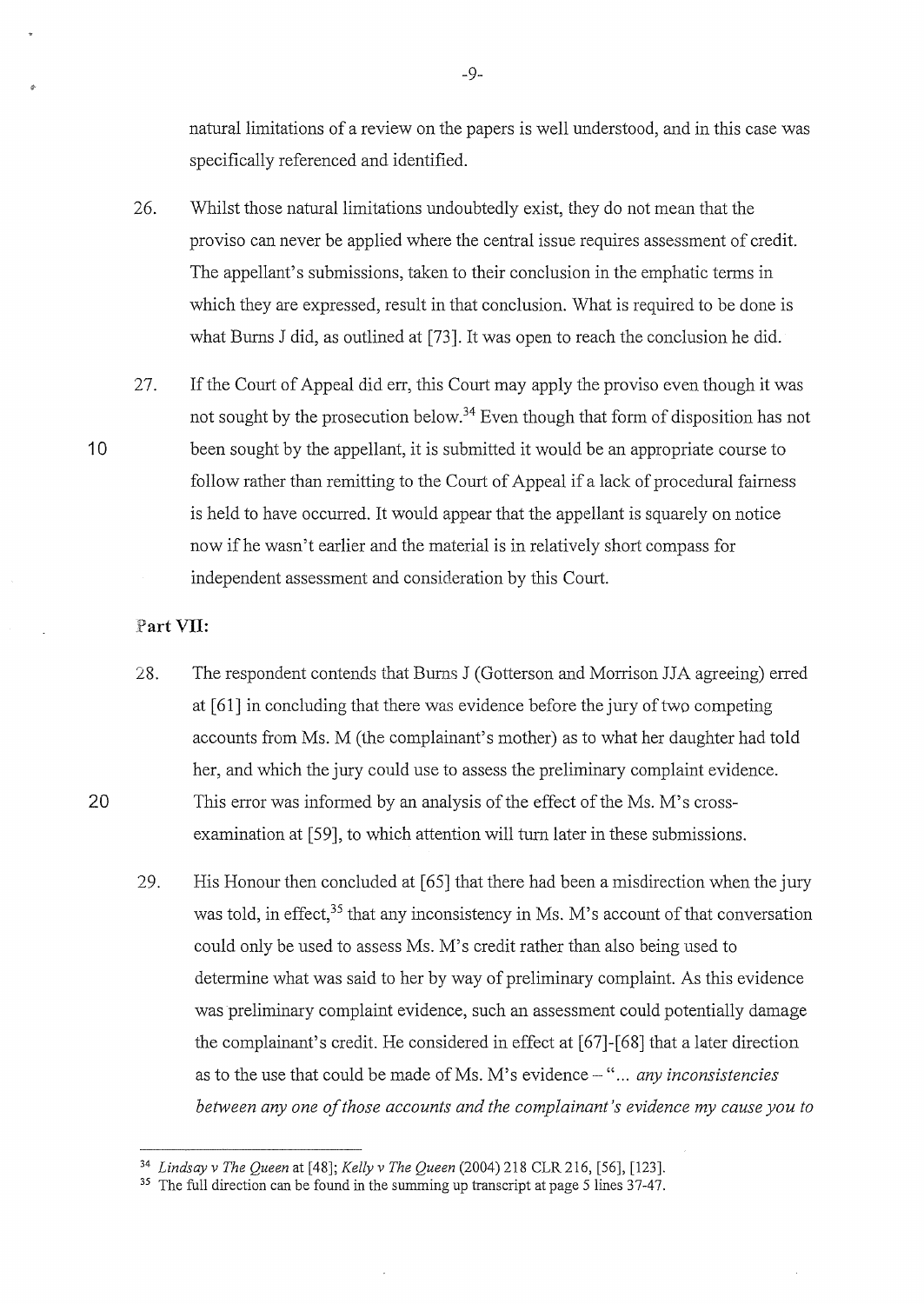*have doubts about the complainant's credibility [or] reliability"<sup>36</sup> -* did not rectify the earlier misdirection, and thus concluded at [69] that there was a misdirection. If the analysis of the effect of Ms. M's cross examination at  $[59]$  is correct, then the respondent does not complain about the conclusions that his Honour drew about the existence of a misdirection.

30. Similarly, no complaint is made concerning his Honour's analysis of the state of the authorities concerning the use to be made of prior inconsistent statements in the context of this matter. Neither is it contended that those authorities require correction or clarification. His Honour correctly observed at [51] and [52] that if the maker of a prior inconsistent statement adopts as true the facts stated in it, that account becomes evidence of those facts in the trial.<sup>37</sup> In that instance, it is a matter for the jury to decide which version of the inconsistent account, if any, it will accept. It is centrally important to this appeal to recognize the distinction between cross examination which establishes that a prior statement was made and cross examination which establishes both that fact and the truth of the earlier statement.

31. Ms. M's accounts ofthe conversation during cross examination at committal and evidence in chief at trial were inconsistent, and cross examination at trial established that the earlier oral statement was made but, it is submitted, it did not establish the truth of that earlier account. (i.e. that the words attributed to the complainant in Ms. M's earlier testimony were in fact the ones used.)

32. The relevant portion of Ms. M's evidence in chief is found at [19]. She testified at trial in 2014 that her daughter had, in 2000, telephoned her to say in positive terms that she had been raped.  $($ "... *she phoned to tell me that she had been raped* ..." $)$ <sup>38</sup> The relevant cross examination is found at [20]. In the course of that cross examination Ms. M admitted having testified in 2007 that her daughter asserted in

10

<sup>36</sup>*R v Collins* at [67]. 37 See for example *Taylor v The King* (1918) 25 CLR 573; *Morris v The Queen* (1987) 163 CLR 454, per Deane, Toohey and Gaudron JJ at 468-469; *Bull v The Queen* (2000) 201 CLR 443 per McHugh, Gummow and Hayne JJ at 466 [79]; *Stateliner Pty Ltd v Legal* & *General Assurance Society Ltd* (1981) 29 SASR 16, per Mitchell J at 51; *R v CBL and BCT* [2014] 2 Qd. R 331, [150].

<sup>38</sup> Trial transcript 2-25, line 26.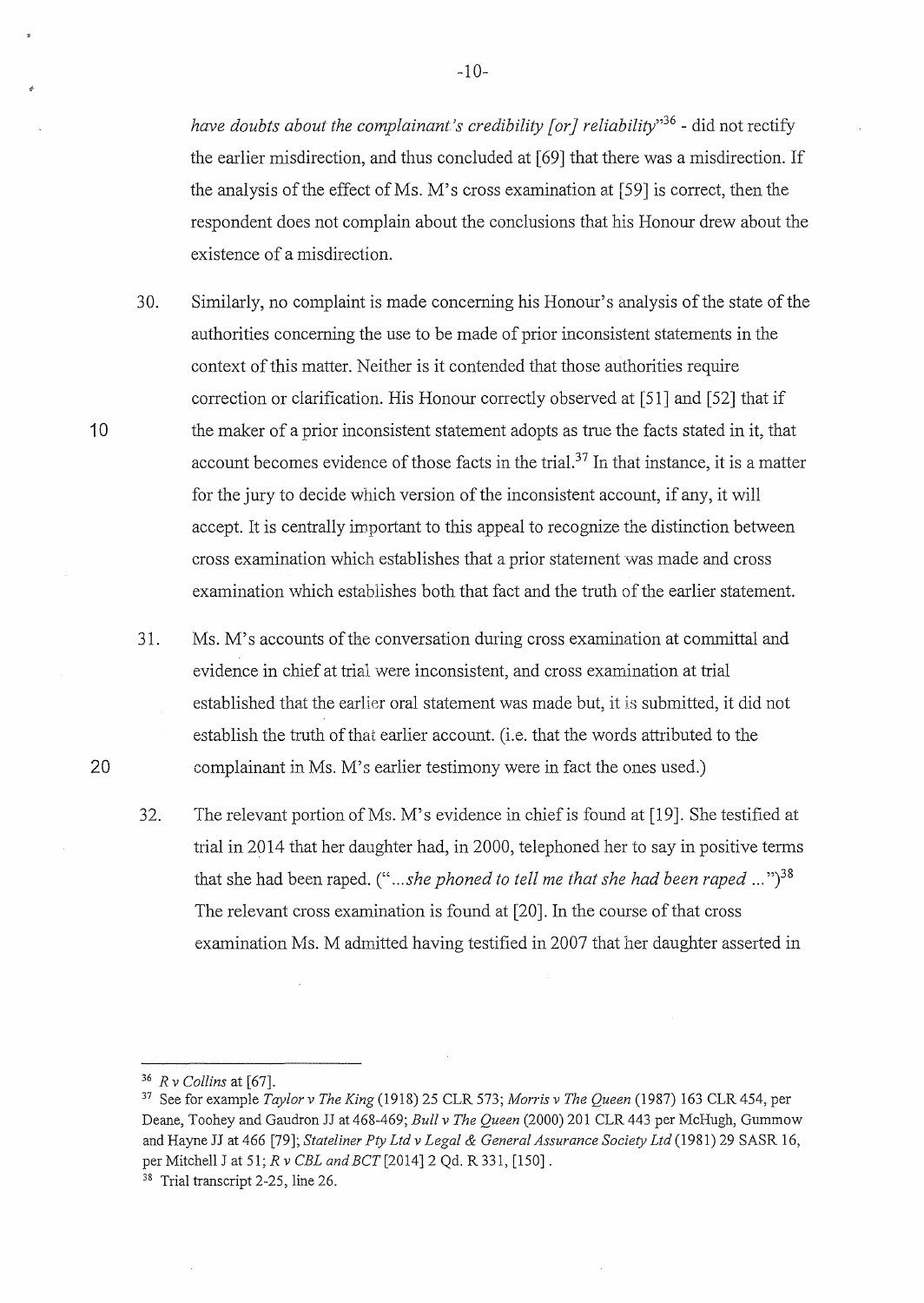tentative terms that she had been raped ("I *think he* 's *raped me.")* and that she didn't remember anything after a certain time.<sup>39</sup>

- 33. The cross examination did not establish that her earlier account in fact repeated the words used by her daughter. Ms. M expressly adopted only that she had earlier given that evidence.40 The cross examination then relevantly went only so far as to establish that, at trial, Ms. M couldn't *"say anything further than"* her memory (impliedly of the relevant telephone conversation) when she testified in 2007 was better than it was at the time of trial in 2014 and at committal she had given the best recollection she could give. [20] That concession went only to the state of the witness' recollection and did not establish the truth (or accuracy) of the conversation she had previously testified about.
- 34. At [59] Burns J considered that the cross examination of Ms. M established three things; first an acceptance that the earlier account had been given, secondly that the parts Ms. M was taken to of her committal testimony were more reliable than her evidence in chief because she accepted that her *"memory was better back in 2007"*  and thirdly that Ms. M accepted *"that those parts were true (or accurate), that is to say, that the 'represented the best recollection [she] could give to the court"'.*
- 35. The first proposition can be accepted without comment. The second proposition is accurate in so far as it goes, but it does not provide anything more than slight weight in support of the third proposition. It is that third proposition which is directly in dispute here.
- 36. What suffices to amount to an acceptance of the truth of the earlier account when there has been no explicit acceptance? It is submitted that the question can be answered by considering whether the evidence, taken as a whole and at its highest, would allow a reasonable conclusion that Ms. M had accepted in cross examination at trial that the earlier account at committal was true (or accurate) notwithstanding her later contradictory account.<sup>41</sup>

20

<sup>&</sup>lt;sup>39</sup> Trial transcript 2-29 lines 4-9.<br><sup>40</sup> Trial transcript 2-29 lines 8 and 13.

<sup>&</sup>lt;sup>41</sup> This is consistent with the test for the sufficiency of evidence to allow a "defence" to be left to a jury. See for example *Van Den Hoekv The Queen* (1986) 161 CLR 158 per Gibbs CJ, Wilson, Brennan and Deane JJ at 161-162 and per Mason J at 169; *Stingel v The Queen* (1990) 171 CLR 312, per the Court at 334; *Braysich*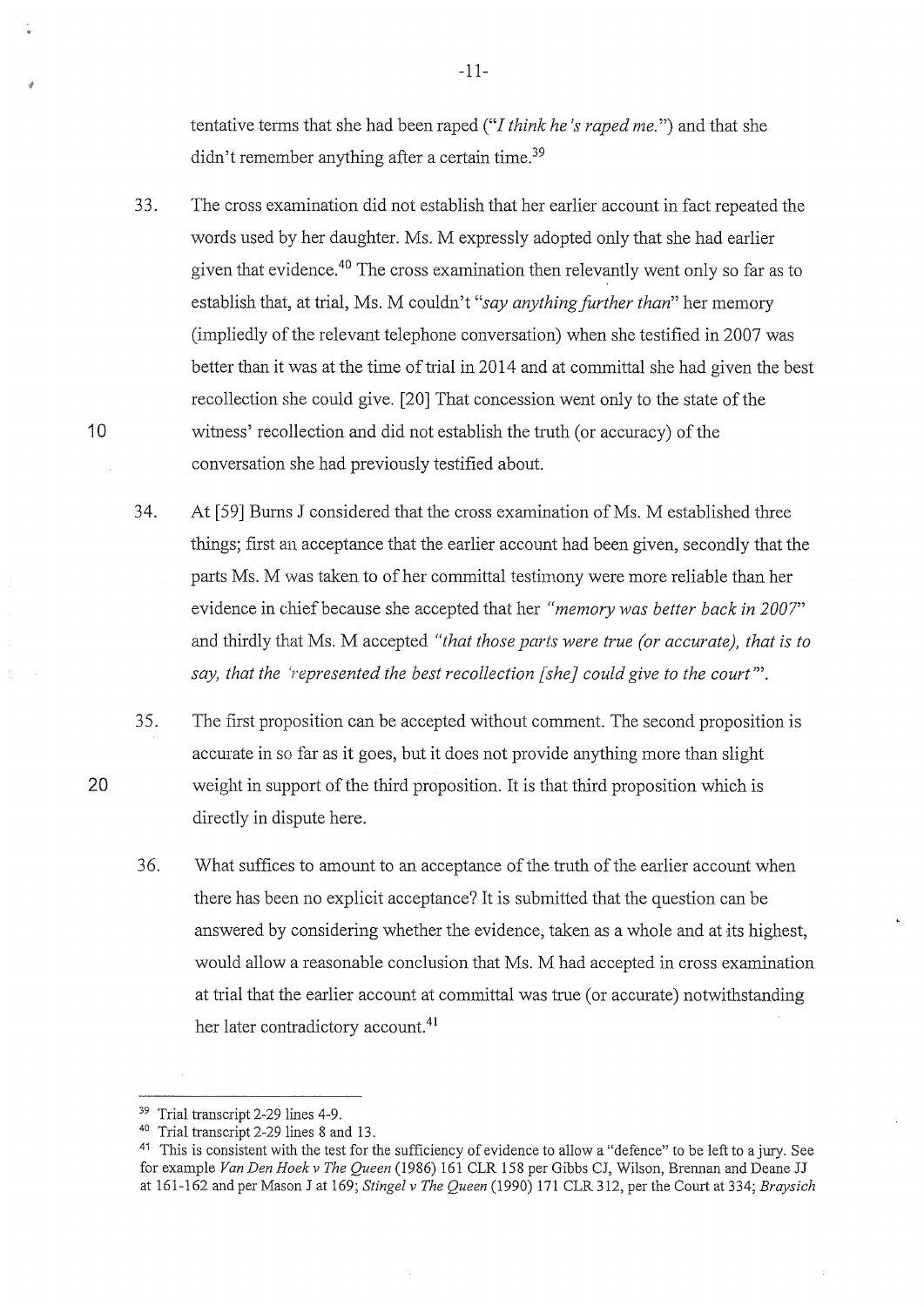37. On that basis it is accepted that the effect of the cross examination needs to be read broadly and in terms of its overall effect.42 There will be occasions where a witness has not precisely admitted the truth of the earlier assertion but the effect of the cross examination carries an implicit acceptance of the truth of the earlier account. That is not the present case.

38. There was a gap of roughly 7 years between the preliminary complaint to Ms. M and when she recounted the terms of that complaint at the committal hearing, and then another roughly 7 years before she testified at trial. This is not a case where the earlier account was recorded close in time to the conversation in question, and thus when it may be more readily inferred that it accurately recorded the truth of the event. Indeed, at the point of cross examination when defence counsel sought to have the witness adopt the truth of the earlier oral statement, Ms. M testified in terrns that suggested she was unsure of what she was told by her daughter:

> *"All right. And does that assist you that whilst you might have taken avvay from the conversation that she thought she'd been raped, what she actually told you was that she couldn't remember what had happened after a certain point?--- I can appreciate what you're saying, but what you need to remember is that the phone call happened in 2000 .* ... *We were then approached in 2007 to try to remember ... and life goes on* ... *365 days a year.* "<sup>43</sup>

39. On a different topic, the following question and answer occurred:

> *"All right. Did you have any involvement at around that time, the end of '99, the start of2000, shutting it down so she could get the money?--- Probably. Again, gee, what a long time ago."*<sup>44</sup>

40. The overall effect of the cross examination did not establish that Ms. M's account at committal was true (or accurate). The real effect of her evidence is that, given the passage of time, she could not be sure of which account was truthful. It is one thing to establish greater or more likely reliability but it requires a further step to say that the earlier account was true (or accurate). In this case, Ms. M could not go that

20

30

*v The Queen* (2011) 243 CLR 434 per French CJ, Crennan and Kiefel JJ at 454 [36] and per Bell J at 472 [102].

 $42$  This is the approach taken in *R v CBL and BCT* [2014] 2 Qd. R 331 per Muir JA, Gotterson JA and Douglas J agreeing, at [152].

<sup>&</sup>lt;sup>43</sup>  $R$  *v Collins* at [20] pages 8-9.<br><sup>44</sup> Trial transcript 2-30 lines  $4 - 7$ .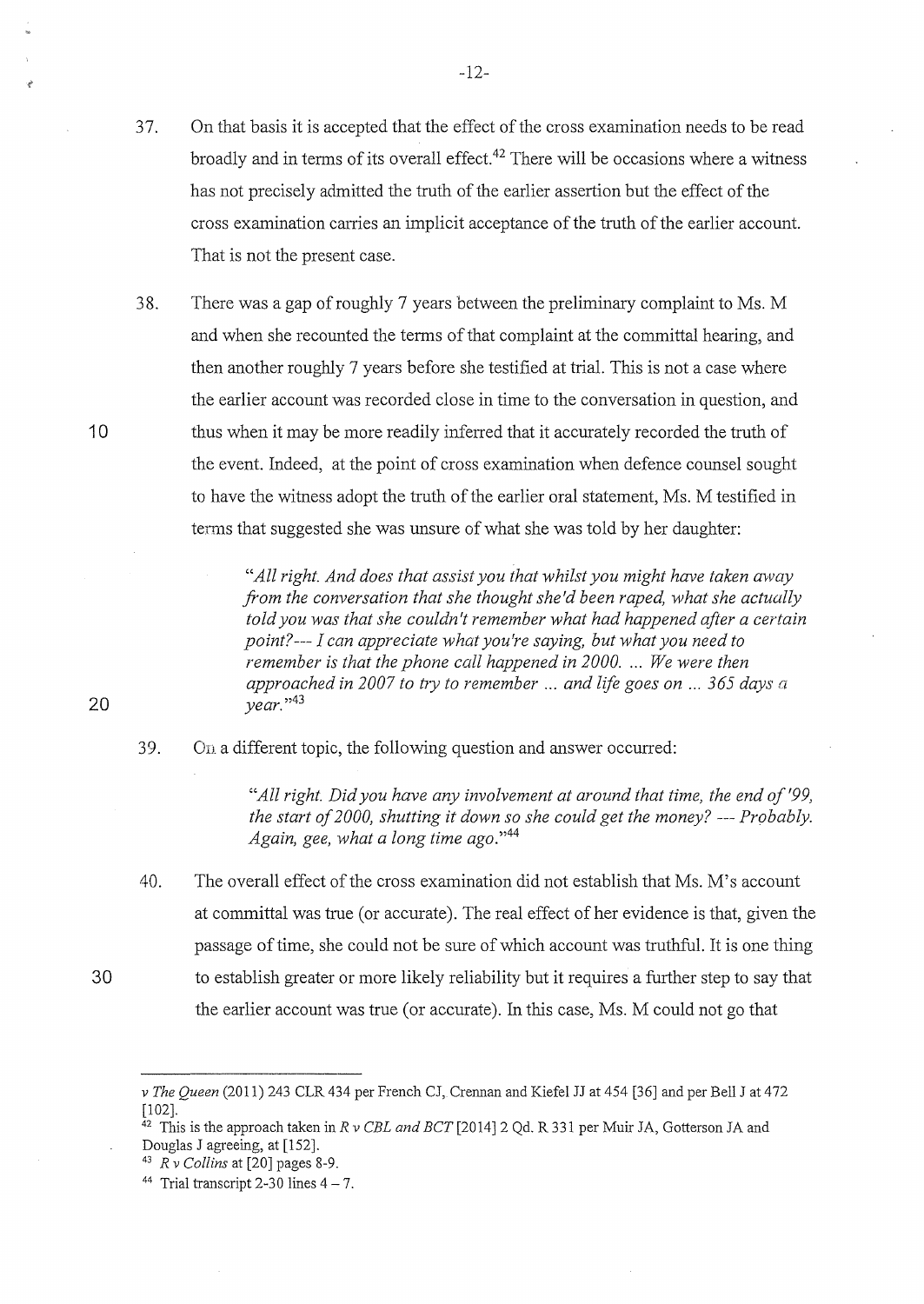further step. She expressly couldn't *"say anything further than"* her memory (impliedly of the telephone conversation) was better in 2007 than at the time of trial in 2014. There was no attempt to have Ms. M accept a proposition that when testifying at committal she would have been careful to ensure that she testified accurately and truthfully. Such a proposition may have assisted in drawing an inference as to the earlier account's truth and accuracy, but it is non-existent.

- 41. The finding by Burns J at [59] that the witness' evidence amounted to an acceptance that the earlier account was true (or accurate) was erroneous, and fed into the error already particularised at [61].
- 10 42. In that event, the direction reproduced by Burns J at [67] was erroneous in that it permitted a use of Ms. M's evidence that was not permitted by law. However, the error was unduly favourable to the appellant and hence did not result in a miscarriage of justice.
	- 43. The prior inconsistent statement by Ms. M went only to her credit and there was no misdirection at trial that resulted in a miscarriage of justice. The Court of Appeal should have dismissed the appeal on that basis.

#### **Proposed Orders**

- 44. The respondent's primary contention is that the notice of contention should be upheld resulting in the appeal being dismissed.
- 20 45. Alternatively, the respondent contends that the application of the proviso by the Court of Appeal was appropriate, resulting in the appeal being dismissed.
	- 46. Alternatively, the respondent submits that this Court will conclude that there was no substantial miscarriage of justice resulting in the appeal being dismissed.
	- 47. Alternatively, in the event that this Court considers that procedural fairness has not been afforded the appellant in the Court of Appeal in terms of the application of the proviso, and this Court does not consider the application of the proviso afresh:
		- a. Appeal allowed.
		- b. The order of the Court of Appeal Supreme Court of Queensland dated 2 June 2017 is set aside.

c. The matter is remitted to the Court of Appeal Supreme Court of Queensland to be dealt with according to law.

an d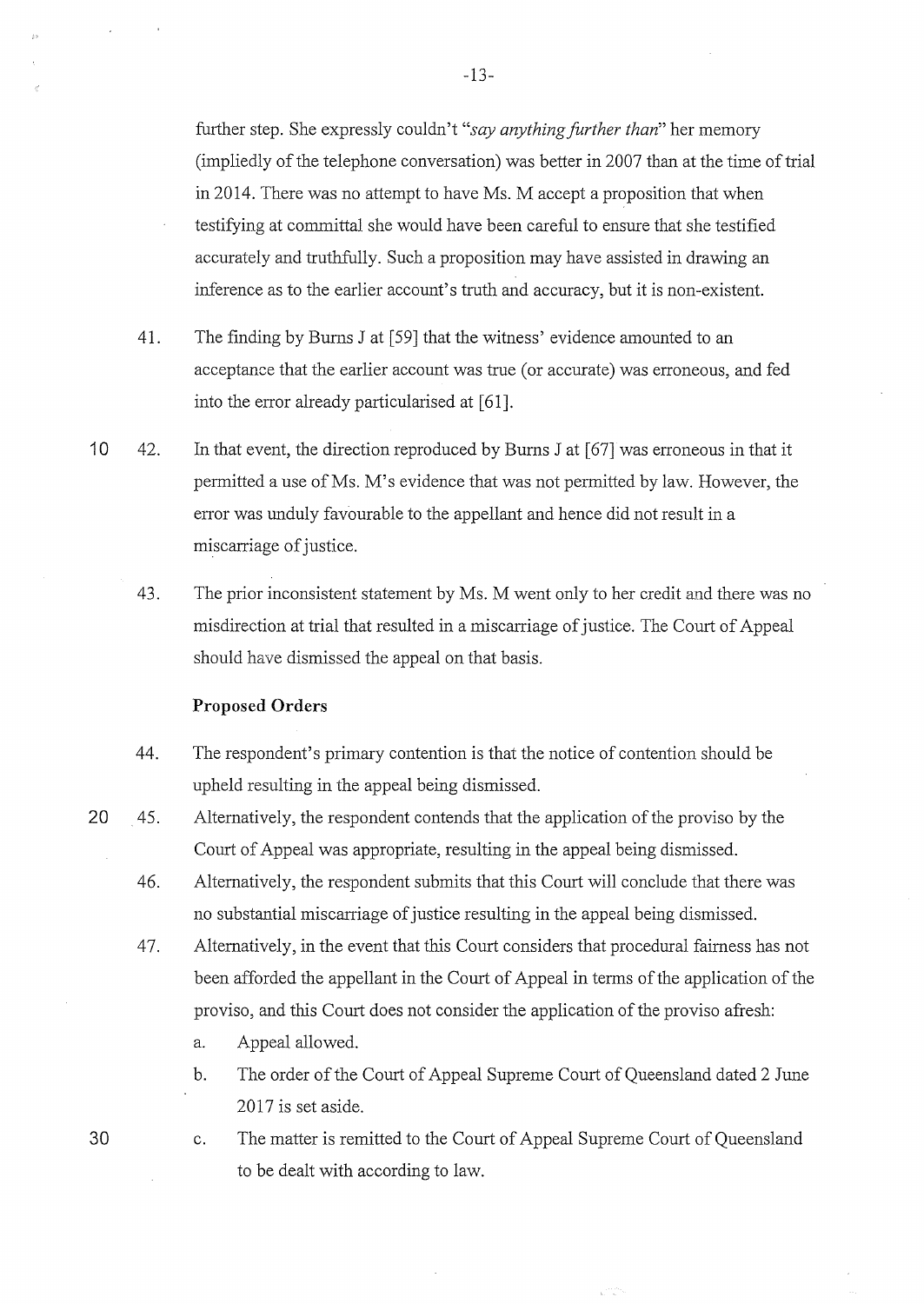#### **Part** VIII:

48. The respondent estimates that  $1 - 1\frac{1}{2}$  hours may be required to present the oral argument.

 $\frac{d}{dt_0}$ 

Dated  $\sqrt{6}$  January 2018.

Michael R. Byrne QC

**Counsel for the Respondent** 

Name: Michael R. Byme QC Telephone: 07-3239 6114 Facsimile: 07-3220 0077 Email: Michael.Byme@justice.qld.gov.au

30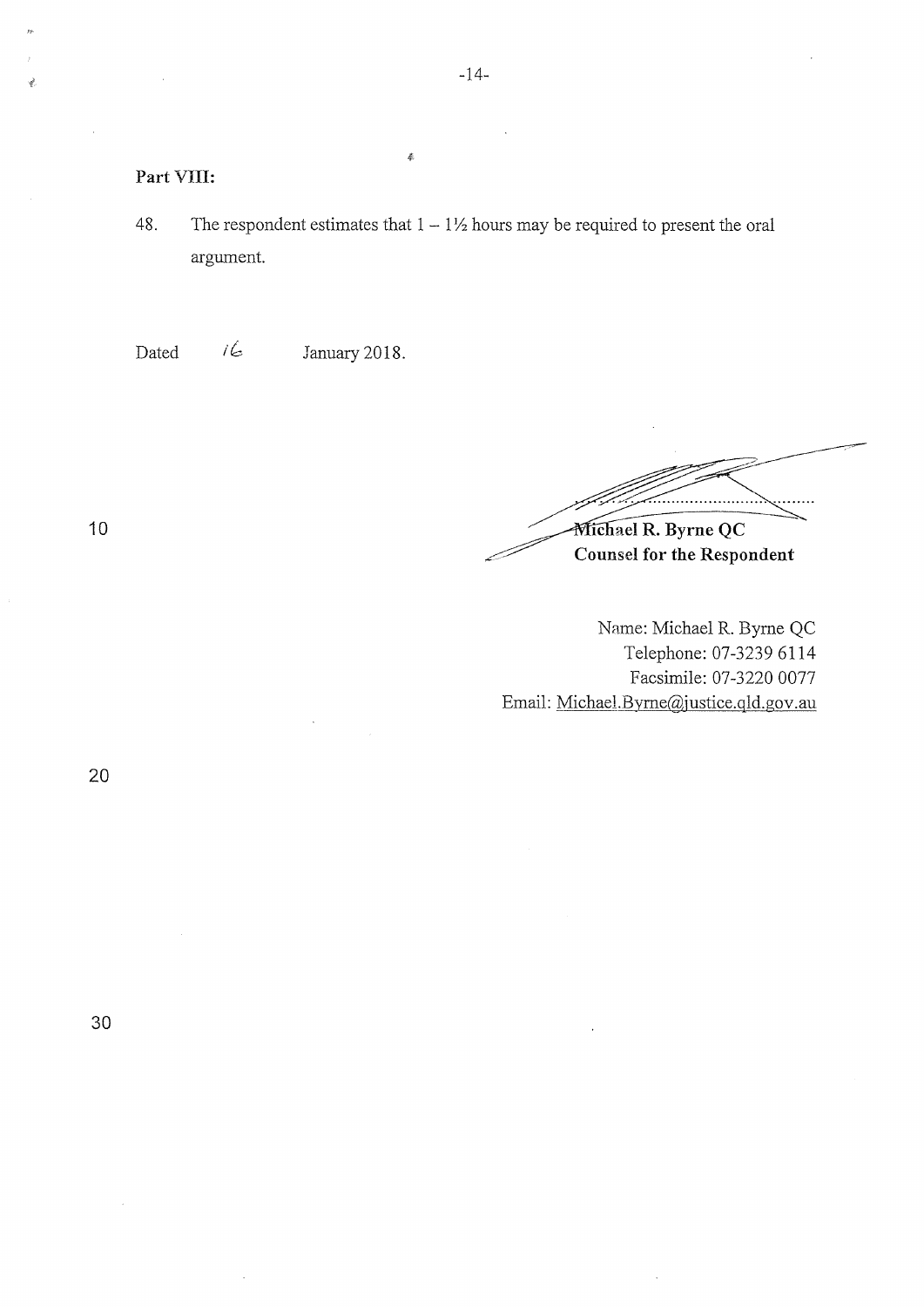### IN THE HIGH COURT OF AUSTRALIA BRISBANE REGISTRY No. B68 of 2017

JOHN COLLINS Appellant

and

THE QUEEN Respondent

#### ANNEXURE A

### PART V OF THE RESPONDENT'S SUBMISSIONS

# **Sections 18, 19, 101 and 102** *Evidence Act 1977,* **reprint current as at 5 September 2014. The provisions remain in that form at present.**

20

30

10

# **18 Proof of previous inconsistent statement of witness**

- (1) If a witness upon cross-examination as to a former statement made by the witness relative to the subject matter of the proceeding and inconsistent with the present testimony of the witness does not distinctly admit that the witness has made such statement, proof may be given that the witness did in fact make it.
- (2) However, before such proof can be given, the circumstances of the supposed statement sufficient to designate the particular occasion must be mentioned to the witness and the witness must be asked whether or not the witness has made such statement.
- **19 Witness may be cross-examined as to written statement without being shown it**
- (1) A witness may be cross-examined as to a previous statement made by the witness in writing or reduced into writing relative to the subject matter of the proceeding without such writing being shown to the witness.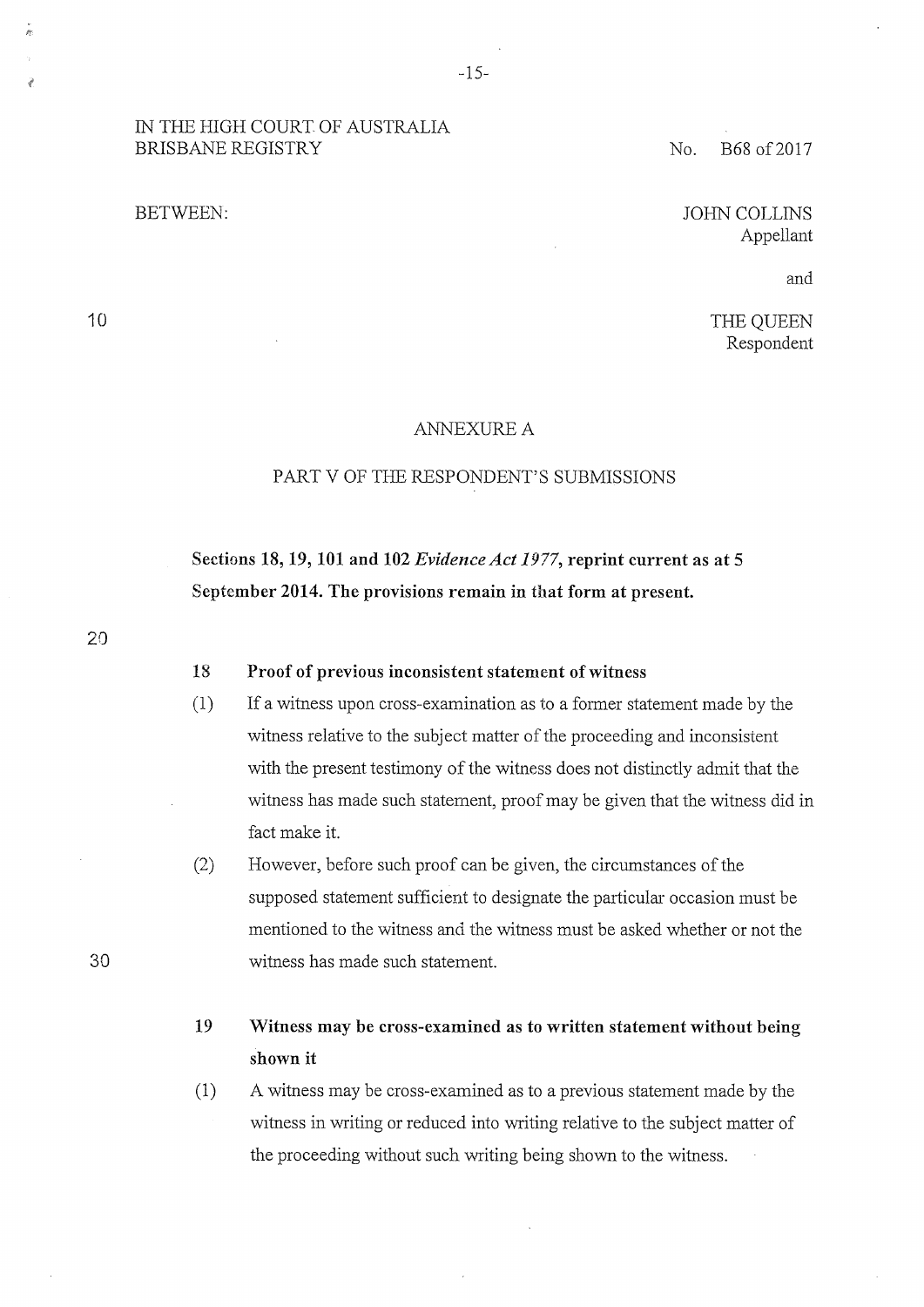- (lA) However, if it is intended to contradict the witness by the writing the attention of the witness must, before such contradictory proof can be given, be called to those parts of the writing which are to be used for the purpose of so contradicting the witness.
- (2) A court may at any time during the hearing of a proceeding direct that the writing containing a statement referred to in subsection (1) be produced to the court and the court may make such use in the proceeding of the writing as the court thinks fit.

#### **101 Witness's previous statement, if proved, to be evidence of facts stated**

- (1) Where in any proceeding-
	- ( a) a previous inconsistent or contradictory statement made by a person called as a witness in that proceeding is proved by virtue of section 17, 18 or 19; or
	- (b) a previous statement made by a person called as aforesaid is proved for the purpose of rebutting a suggestion that the person's evidence has been fabricated;

that statement shall be admissible as evidence of any fact stated therein of which direct oral evidence by the person would be admissible.

- (2) Subsection (1) shall apply to any statement or information proved by virtue of section 94(1 )(b) as it applies to a previous inconsistent or contradictory statement made by a person called as a witness which is proved as mentioned in subsection (1)(a).
- (3) Nothing in this part shall affect any of the rules of law relating to the circumstances in which, where a person called as a witness in any proceeding is cross-examined on a document used by the person to refresh the person's memory, that document may be made evidence in that proceeding, and where a document or any part of a document is received in evidence in any such proceeding by virtue of any such rule of law, any statement made in that document or part by the person using the document to refresh the person's memory shall by virtue of this subsection be admissible as evidence of any fact stated therein of which direct oral evidence by the person would be admissible.

20

30